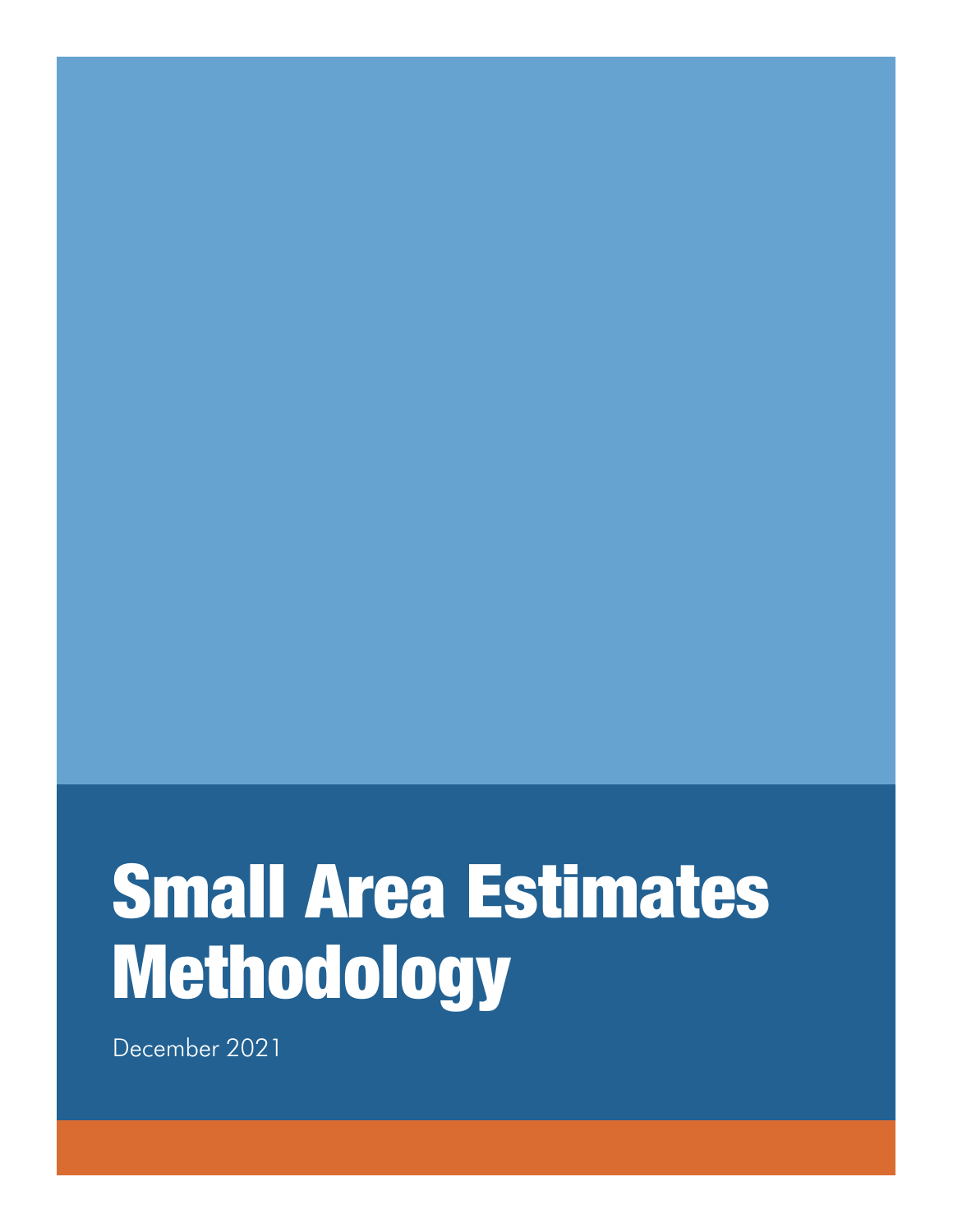For more information contact:

Michael Ambrogi, Senior Planner Thurston Regional Planning Council 2411 Chandler Court SW, Olympia, WA 98502 [ambrogim@trpc.org](mailto:ambrogim@trpc.org) | [info@trpc.org](mailto:info@trpc.org) 



#### Title VI Notice

Thurston Regional Planning Council (TRPC) hereby gives public notice that it is the agency's policy to assure full compliance with Title VI of the Civil Rights Act of 1964, the Civil Rights Restoration Act of 1987, and related statutes and regulations in all programs and activities. Title VI requires that no person shall, on the grounds of race, color, sex, or national origin, be excluded from the participation in, be denied the benefits of, or be otherwise subjected to discrimination under any Federal Highway Aid (FHWA) program or other activity for which TRPC receives federal financial assistance. Any person who believes they have been aggrieved by an unlawful discriminatory practice under Title VI has a right to file a formal complaint with TRPC. Any such complaint must be in writing and filed with the TRPC's Title VI Coordinator within one hundred and eighty (180) days following the date of the alleged discriminatory occurrence.

#### Americans with Disabilities Act (ADA) Information

Materials can be provided in alternate formats by contacting the Thurston Regional Planning Council at 360.956.7575 or email [info@trpc.org.](mailto:info@trpc.org)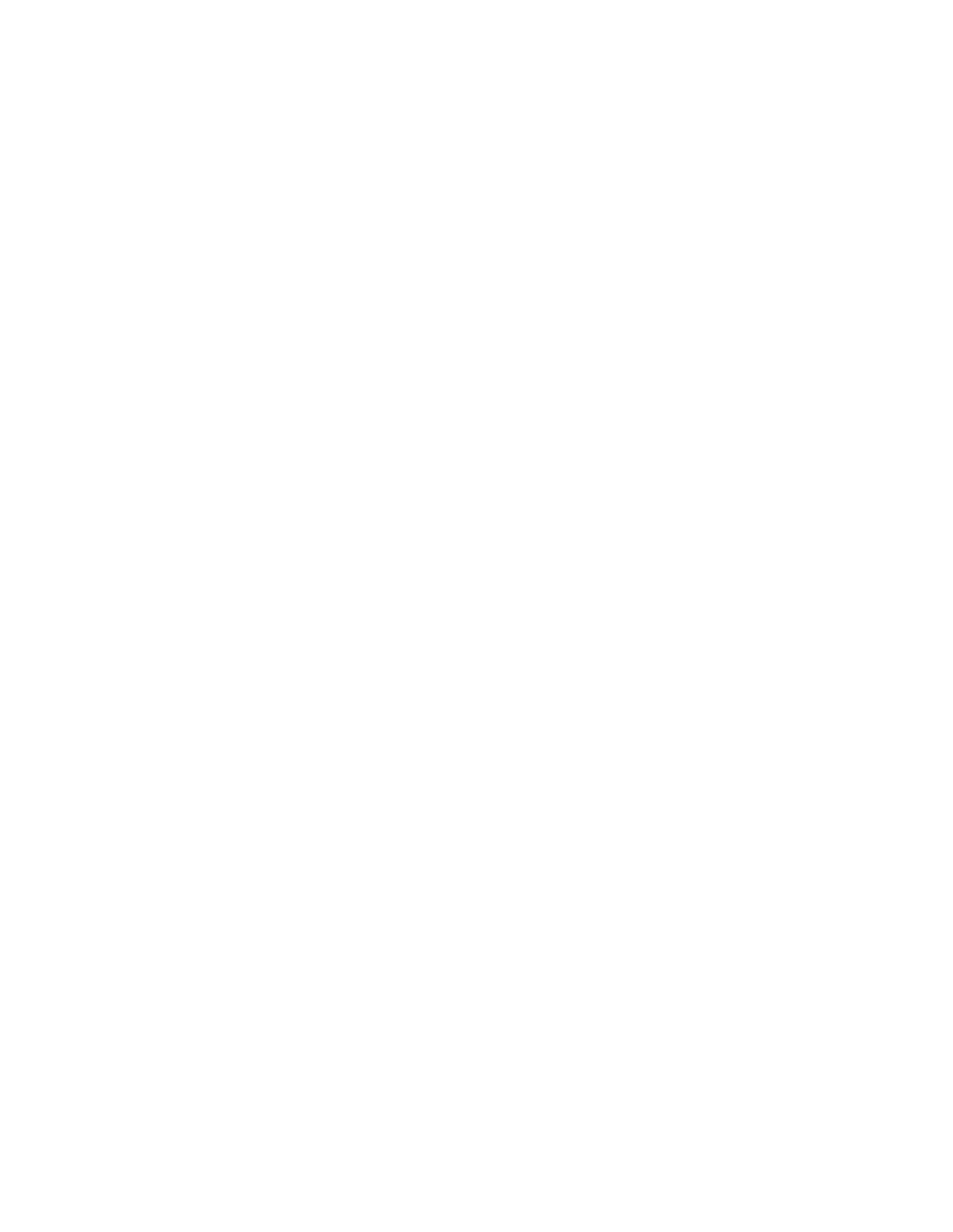## INTRODUCTION

Thurston Regional Planning Council (TRPC) has developed small area population and dwelling unit estimates since the release of the 1998/1999 Population and Employment Forecast in 1999. These estimates are updated each year by June 30, when the state Office of Financial Management (OFM) releases its April 1 Official Population Estimates for cities, towns, and counties.

As their name implies, TRPC's small area population and dwelling unit estimates are available for geographies smaller than Thurston County, including urban growth areas, planning areas, watersheds and basins, fire districts, school districts and enrollment areas, and transportation analysis zones. Estimates are used by local governments and businesses for budgeting and planning purposes. TRPC uses the estimates as well, including for its land capacity and travel demand models. While tax parcels are the building blocks of the small area estimate model, the accuracy of the estimates increases as the size — or population — of the area of interest increases.

TRPC's produces "postcensal" estimates. They are based on population and dwelling unit counts and household size and occupancy rate assumptions from the previous U.S. decennial census. As such, the uncertainty around the estimates grows with time. Postcensal estimates should generally not be compared to estimates from before the most recent census.

This report documents the methodology used to produce TRPC's small area estimates for 2020 and later.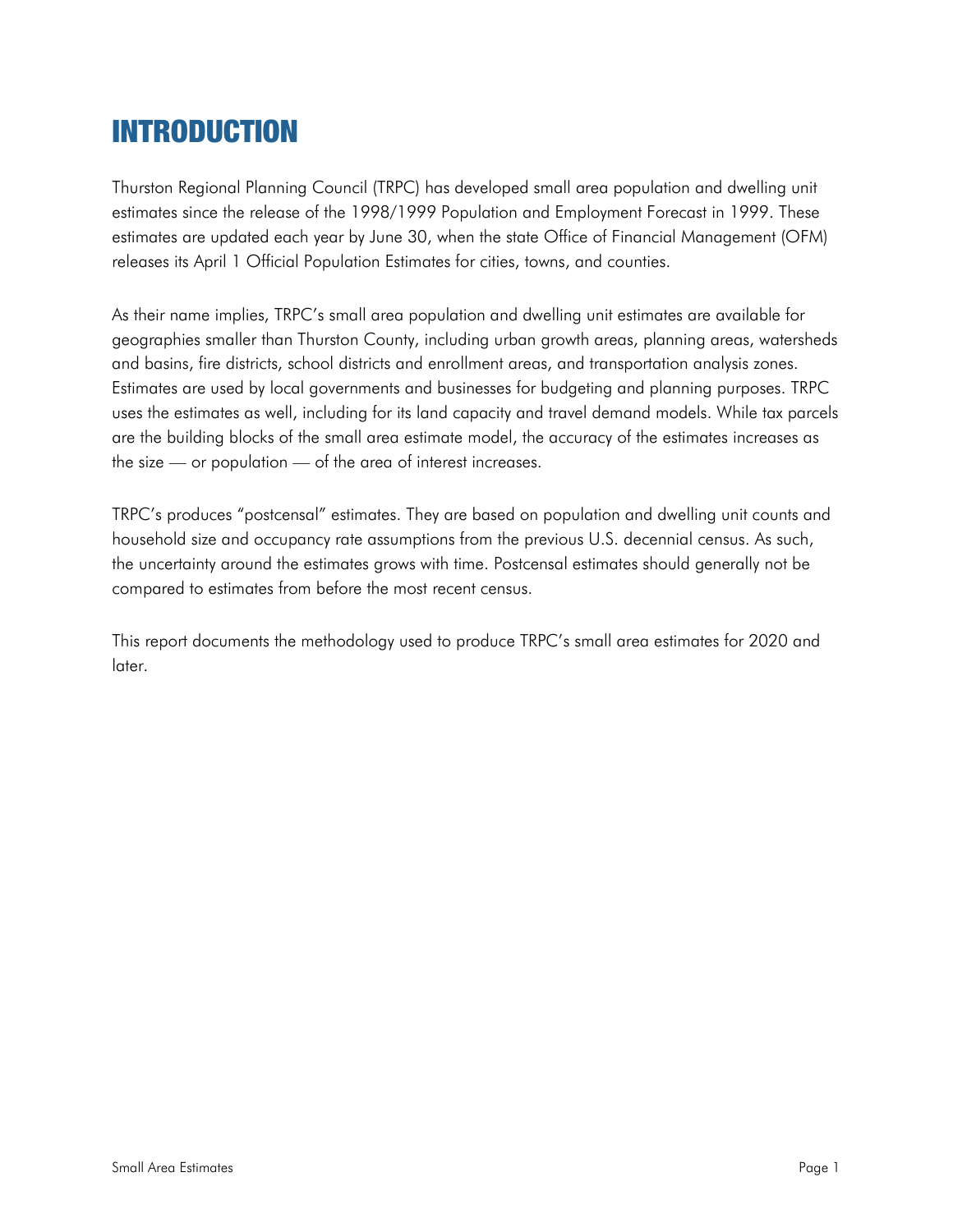# 2020 CENSUS

The U.S. Census Bureau's decennial census is the most authoritative count of population and dwelling units. After each decennial census, TRPC reviews its small area estimates model to ensure that the data, assumptions, and estimates produced are consistent with census counts.

Since 1930, the U.S. Census Bureau has used a variety of disclosure avoidance strategies to protect respondents' privacy. For the 2020 decennial census, Census employed a new strategy called "differential privacy." Differential privacy injects a small amount of noise to census counts, meaning reported counts will differ from the actual enumeration. Small geographies — such as census blocks — and population groups — such as group quarters — are most affected by differential privacy. Dwelling unit counts at all levels of geography and state population counts are invariant, meaning reported counts match the on-the-ground enumeration.

#### **Differential Privacy**

The U.S. Census Bureau is prohibited from disclosing personally identifiable information about respondents. Since 1930 it has used a variety of strategies to do so, most recently "differential privacy."

Learn more about differential privacy a[t https://bit.ly/3dStBYs.](https://bit.ly/3dStBYs)

## Dwelling Unit Validation

The core of TRPC's small area estimates model is a land use table with parcel-level counts of dwelling units by type (single-family, multifamily, and manufactured homes). TRPC updates the table as needed using information from building permits, county assessor records, and aerial imagery. In the validation process, staff compare dwelling unit counts in TRPC's land use table to census counts<sup>[1](#page-4-0)</sup> to ensure that they are within an acceptable range.

In some instances, TRPC and census dwelling unit counts may not match. When discrepancies are identified, the land use table is corrected if needed. Common reasons for discrepancies include:

- Timing for new construction. Dwellings that have recently been permitted or where construction is underway may not be included in census counts. This is the most common reason for discrepancies.
- Boundaries. Parcels by be split by census block boundaries, making it difficult to validate the parcel's dwelling unit count.

<span id="page-4-0"></span><sup>&</sup>lt;sup>1</sup> The decennial census does not include dwelling unit counts by type.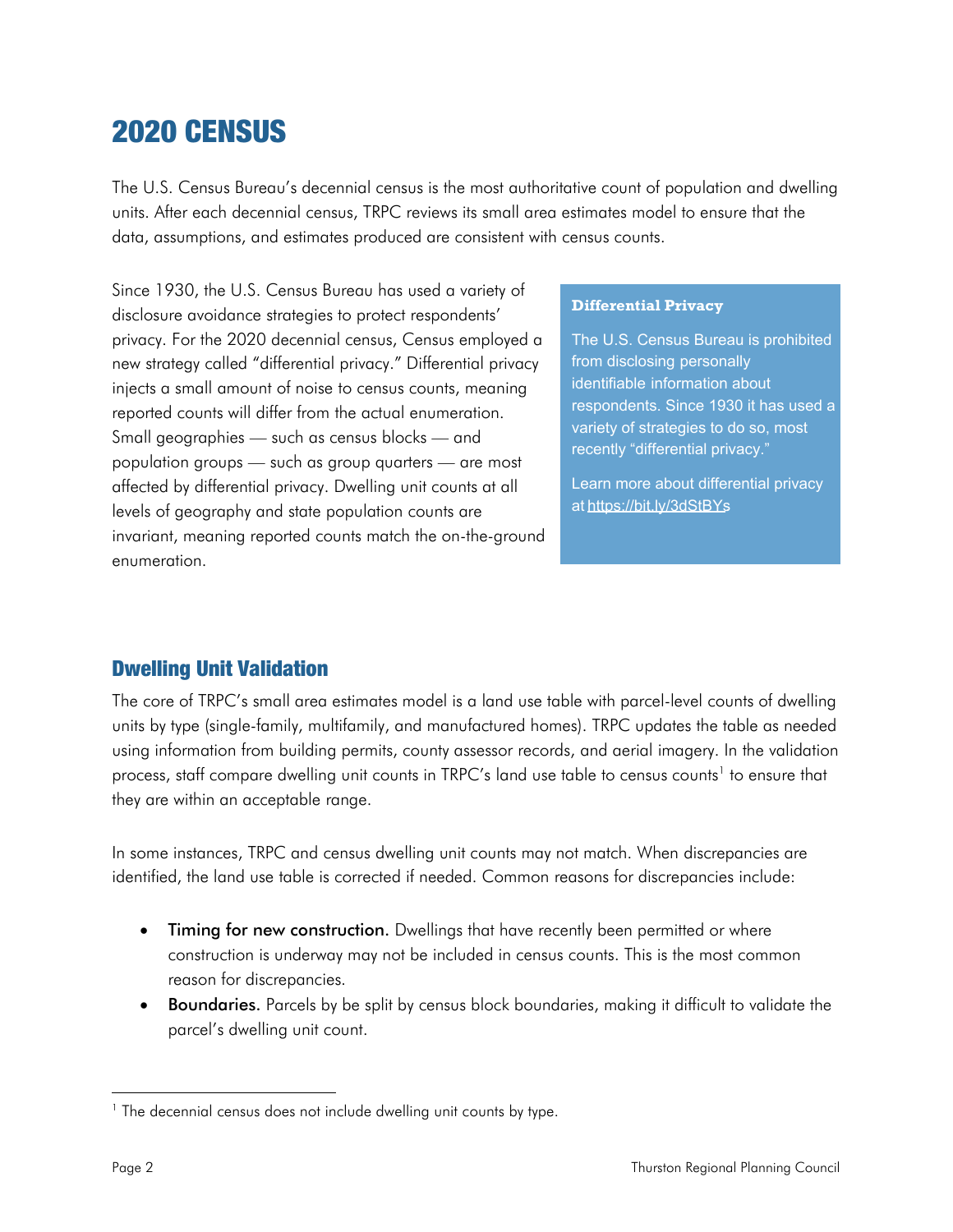- Senior Housing. Senior housing, assisted living, and memory care facilities my be permitted as multifamily housing but included in the census's group quarters counts. Group quarters are a type of communal housing that includes dormitories, nursing homes, and correctional facilities.
- Unpermitted Housing. Housing that has been built without the proper permits may be missing from TRPC's records.

TRPC's 2020 land use table aligns very well with census dwelling unit counts. Countywide, TRPC's land use table underestimates housing by 64 dwelling units. No jurisdiction exceeded a 5 percent difference (Table 1), except for the Nisqually Indian Reservation where TRPC's count was 16 percent higher (35 units). TRPC's counts were within five percent of census counts for 90 percent of census tracts and 87 of census block groups (Figure 1).



Figure 1: Comparison of TRPC and Census Tract-Level Dwelling Unit Counts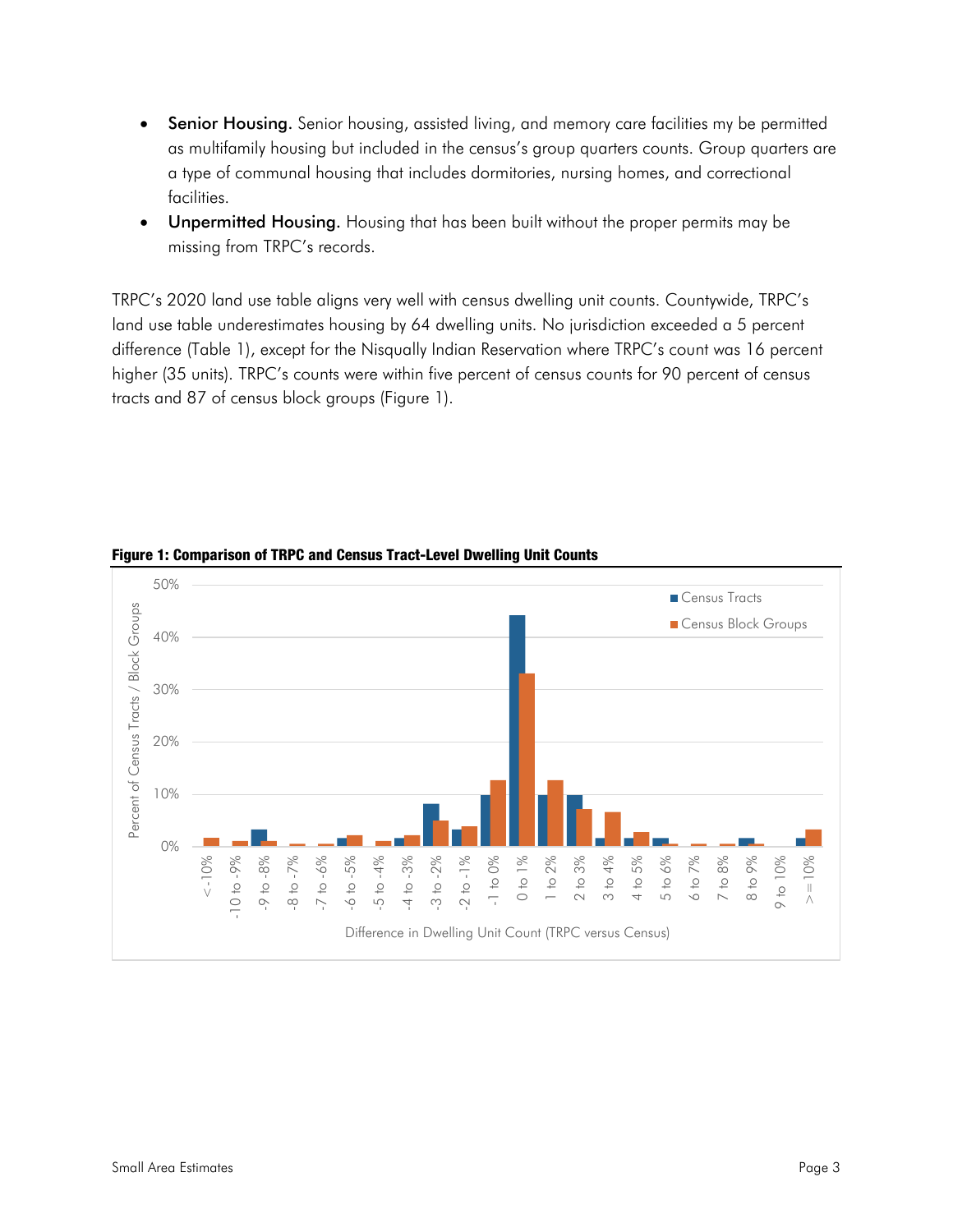| Jurisdiction                |            | Census  | <b>TRPC</b> | <b>Difference</b> |
|-----------------------------|------------|---------|-------------|-------------------|
| Bucoda                      | City       | 241     | 253         | 5.0%              |
| Lacey                       | City       | 22,039  | 21,821      | $-1.0%$           |
|                             | $City+UGA$ | 36,604  | 36,234      | $-1.0%$           |
| Olympia                     | City       | 25,642  | 25,589      | $-0.2%$           |
|                             | $City+UGA$ | 30,735  | 30,562      | $-0.6%$           |
| Rainier                     | City       | 850     | 876         | 3.1%              |
|                             | $City+UGA$ | 904     | 927         | 2.5%              |
| Tenino                      | City       | 780     | 780         | 0.0%              |
|                             | $City+UGA$ | 785     | 786         | 0.1%              |
| Tumwater                    | City       | 10,847  | 11,022      | 1.6%              |
|                             | $City+UGA$ | 12,274  | 12,408      | 1.1%              |
| Yelm                        | City       | 3,455   | 3,305       | $-4.3%$           |
|                             | $City+UGA$ | 3,971   | 3,835       | $-3.4%$           |
| <b>Grand Mound</b>          | <b>UGA</b> | 424     | 431         | 1.7%              |
| <b>Chehalis Reservation</b> | Total      | 20      | 20          | 0.0%              |
| Nisqually Reservation       | Total      | 220     | 255         | 15.9%             |
| <b>Thurston County</b>      | Total      | 121,438 | 121,374     | $-0.1%$           |

Table 1: Comparison of TRPC and Census Jurisdiction Dwelling Unit Counts

## Population Calibration

Calibration is the process by which TRPC modifies the occupancy rates and household size estimates in the small area model so that the model's population estimates match census counts. Unlike dwelling unit counts, the U.S. Census Bureau modifies reported population counts — particularly for small groups or geographies — to avoid disclosing respondent's personal information (See "differential privacy," above).

#### Group Quarters Population

The Census Bureau defines group quarters as "places where people live or stay in a group living arrangement that is owned or managed by an organization providing housing and/or services for the residents." Two percent of Thurston County's population live in a group quarters setting. TRPC estimates the group quarters population separately from the household population.

TRPC's land use table includes parcel-level estimates of groups quarters (either the number of beds or population depending on the data source) compiled using data from OFM, DSHS, and 2020 census block-level data. The land use table includes the following types of group quarters facility: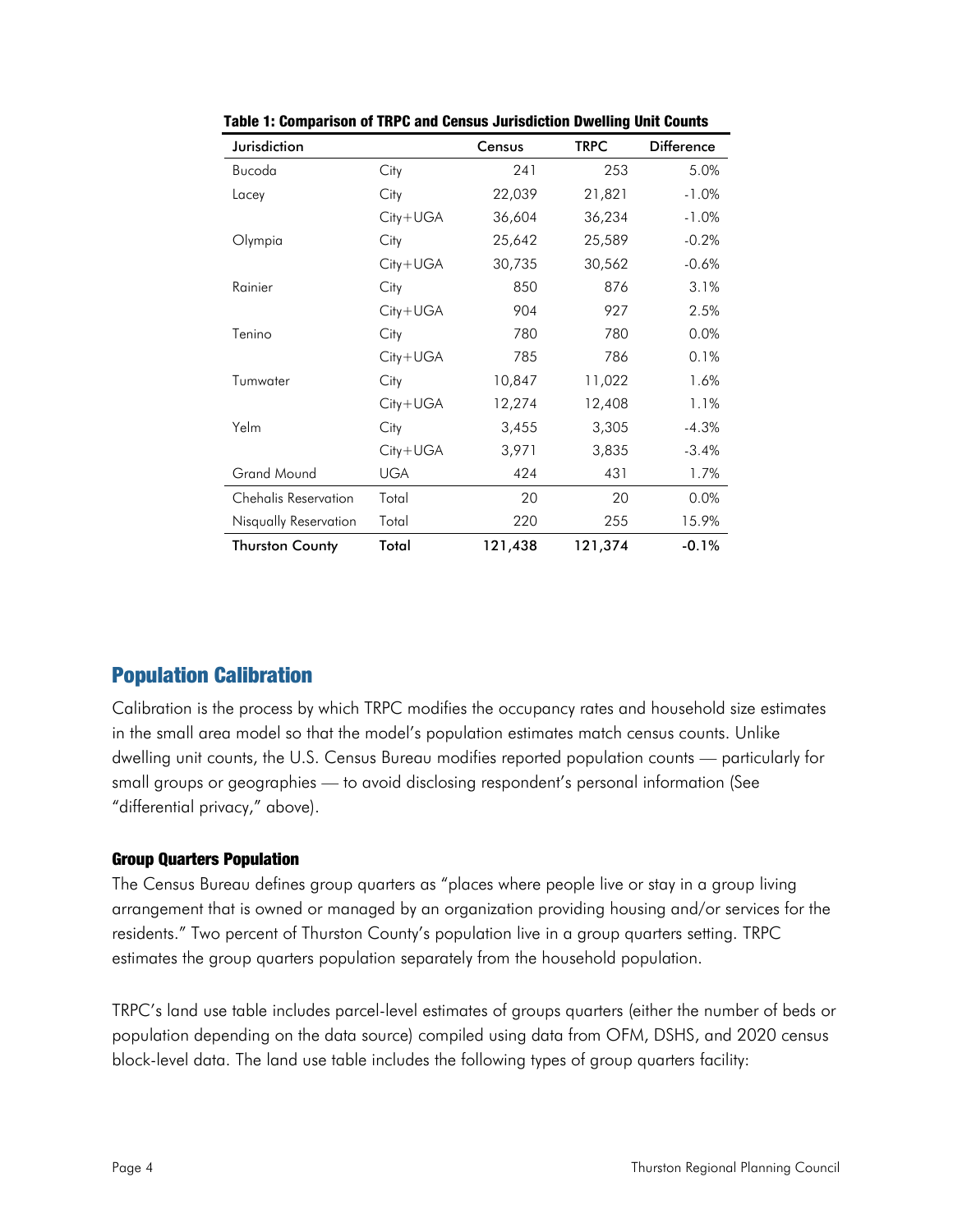- Adult or juvenile correctional facilities (19 percent of groups quarters population)
- Nursing homes (19 percent of groups quarters population)
- College dormitories (23 percent of groups quarters population)
- Other noninstitutional group quarters (including adult family homes and homeless populations, 39 percent of groups quarters population)

For the small area estimates, the group quarters estimates in land use table are adjusted so that the total group quarters population in each census tract, and the countywide group quarters population by type, match census counts.

#### Household Population

For 2020 estimates of the population in households, the small area estimates model does an initial estimate of population using census tract-level estimates of occupancy rates (the percent of dwelling units that are occupied) and household size estimates by type from the 2015-2019 American Community Survey. Population estimates are then adjusted so that totals for census tracts and jurisdiction (city, town, and county) match census counts.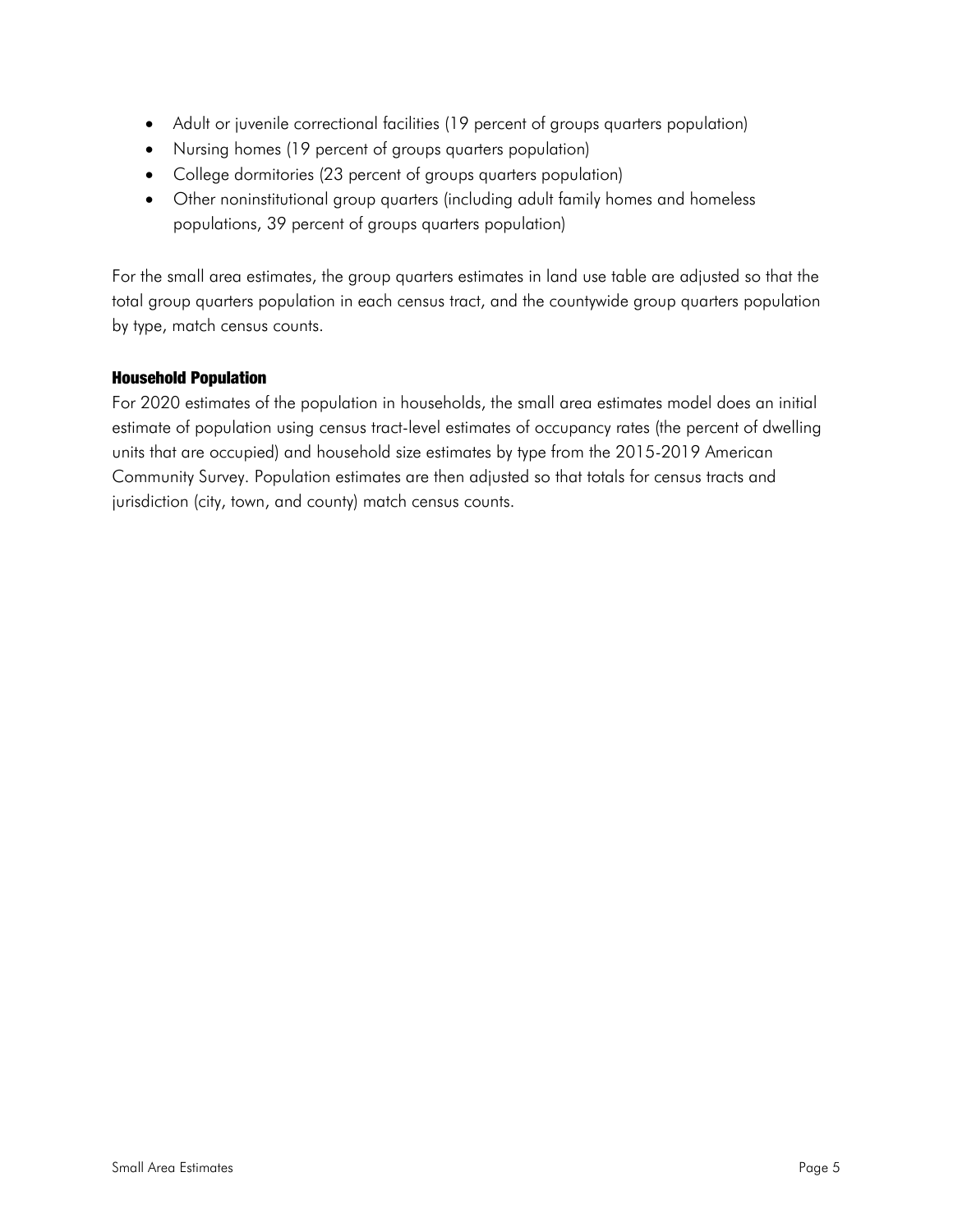# ANNUAL UPDATES

Once the land use table is calibrated to the 2020 census, it can be used to develop annual estimates (2021 to present).

## Dwelling Units

Dwelling unit counts are calculated using building permit data collected from jurisdiction planning and building departments each spring. Permit information — including parcel number, issuing jurisdiction, type of permit (Table 2), and the number of dwelling units permitted — is entered into a Microsoft Access database table. TRPC also maintains a GIS version of this table with the geographic location of each permit.

| <b>Permit Type</b>           | <b>Description</b>                                                                                                                                                        |  |  |  |
|------------------------------|---------------------------------------------------------------------------------------------------------------------------------------------------------------------------|--|--|--|
| Single-family                | Detached single-family residences                                                                                                                                         |  |  |  |
| Multifamily                  | Condominiums, townhomes (attached single-family residences,<br>duplexes, triplexes, fourplexes, and five plus unit apartments. Also<br>includes accessory dwelling units. |  |  |  |
| Manufactured<br><b>Homes</b> | Manufactured and mobile homes. Also includes boats, RVs, and<br>other units counted by U.S. Census.                                                                       |  |  |  |

#### Table 2: TRPC Building Permit Types

TRPC staff may make changes to the permit information received from jurisdictions. Typical changes include:

- Parcel numbers. If a building permit is issued before a subdivision has been recorded with the county auditor, TRPC will flag the permit and update the parcel number once the subdivision has been finalized.
- Demolitions and Reissues. If a permit for a single-family residence is issued on a parcel that already has a record of a single-family residence, TRPC will flag the permit. If it appears that the original structure was demolished, TRPC will add a demolition permit to the database. If it appears the original permit expired without construction, the permit will be flagged as having been reissued.
- Swaps/Replacements. In the rural unincorporated county, no more than two residences are typically allowed on a parcel: the main residence and a family member unit. If a manufactured home is issued on one of these parcels, it is assumed that one of the existing units is being replaced and a demolition permit will be added to the database.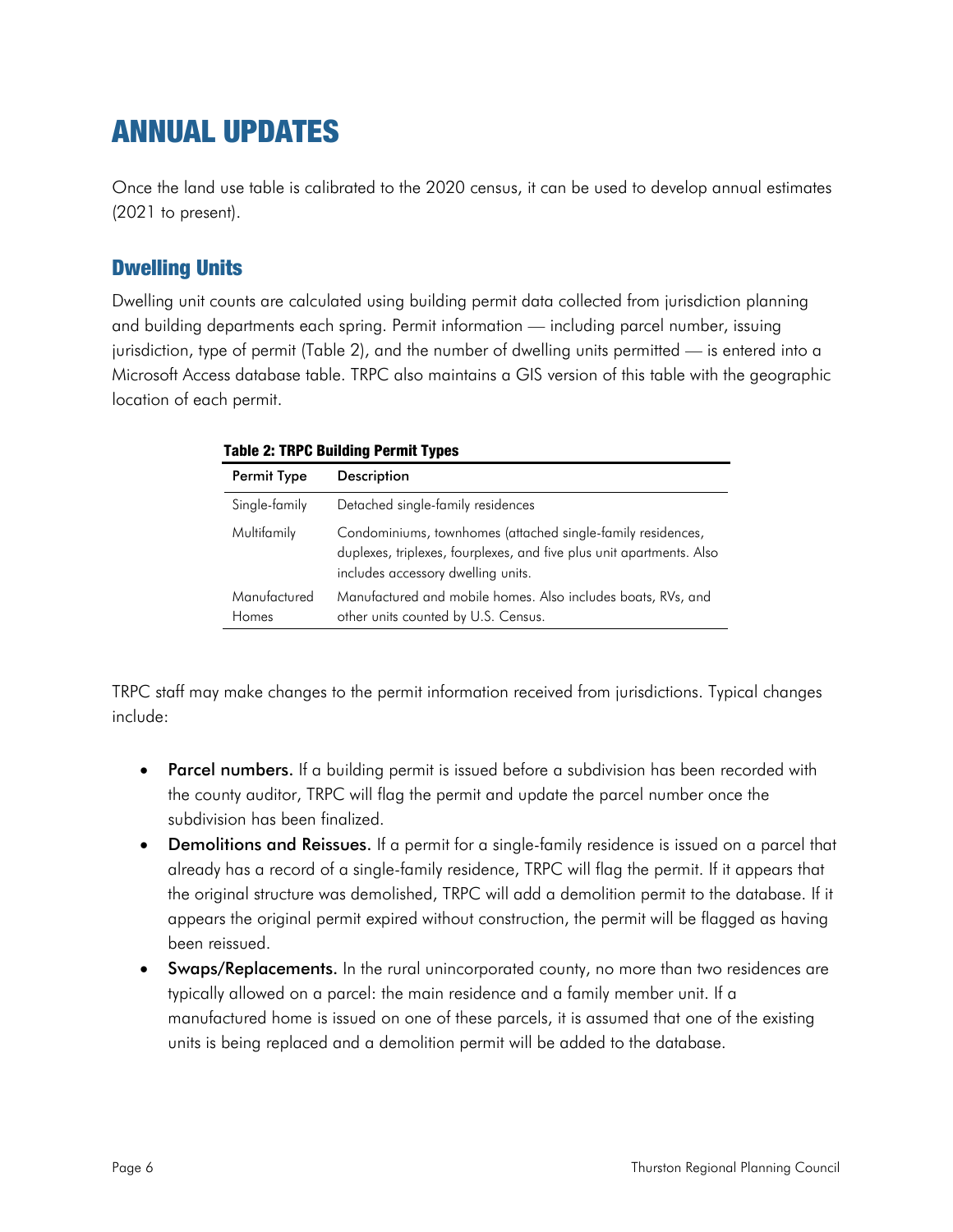• Other. Other corrections may be made as needed, such as corrections to typos in parcel numbers or addresses, or verifying and correcting the number of units permitted for large apartment projects.

The small area estimates model includes a lag time between when a permit is issued and when it is occupied. This lag time is based on the type of unit and location, shown in Table 3.

| Permit Type                | Location                                            | Lag Time / Occupancy Date            |  |  |  |
|----------------------------|-----------------------------------------------------|--------------------------------------|--|--|--|
| Single-family              | Countywide                                          | Two months after permit issue date   |  |  |  |
| <b>Accessory Dwelling</b>  | Countywide                                          | Two months after permit issue date   |  |  |  |
| Multifamily                | Lacey, Olympia,<br>and Tumwater<br>(including UGAs) | Eight months after permit issue date |  |  |  |
| Multifamily                | All other areas                                     | Three months after permit issue date |  |  |  |
| Manufactured Homes         | Countywide                                          | Same as issue date                   |  |  |  |
| <b>Family Member Units</b> | Countywide                                          | Same as issue date                   |  |  |  |
| Demolitions                | Countywide                                          | Same as issue date                   |  |  |  |
|                            |                                                     |                                      |  |  |  |

#### Table 3: TRPC Building Permit Types

TRPC does not calibrate its yearly housing unit estimates with OFM's estimates for cities, counties, and towns. While TRPC and OFM rely on the same sources of information for housing units, they use different methods to calculate the lag time between permitting and occupancy date.

TRPC provides a summary of permit data on its website at [www.trpc.org/480](http://www.trpc.org/480) (see Table 6). A web map showing the location of permits issued is available at [https://bit.ly/33kR1DT.](https://bit.ly/33kR1DT)

## Population

#### Group Quarters Population

The annual group quarters population is calculated using data provided by OFM. OFM surveys larger group quarters annually as part of their April 1 Official Population Estimates program. TRPC ties each OFM group quarter location to a parcel and calculates the change in groups quarters population from 2020. This is added to TRPC's calibrated 2020 group quarters population estimate.

#### Household Population

Household population is estimated separately for census tracts and by housing unit type, then adjusted to match OFM estimates.